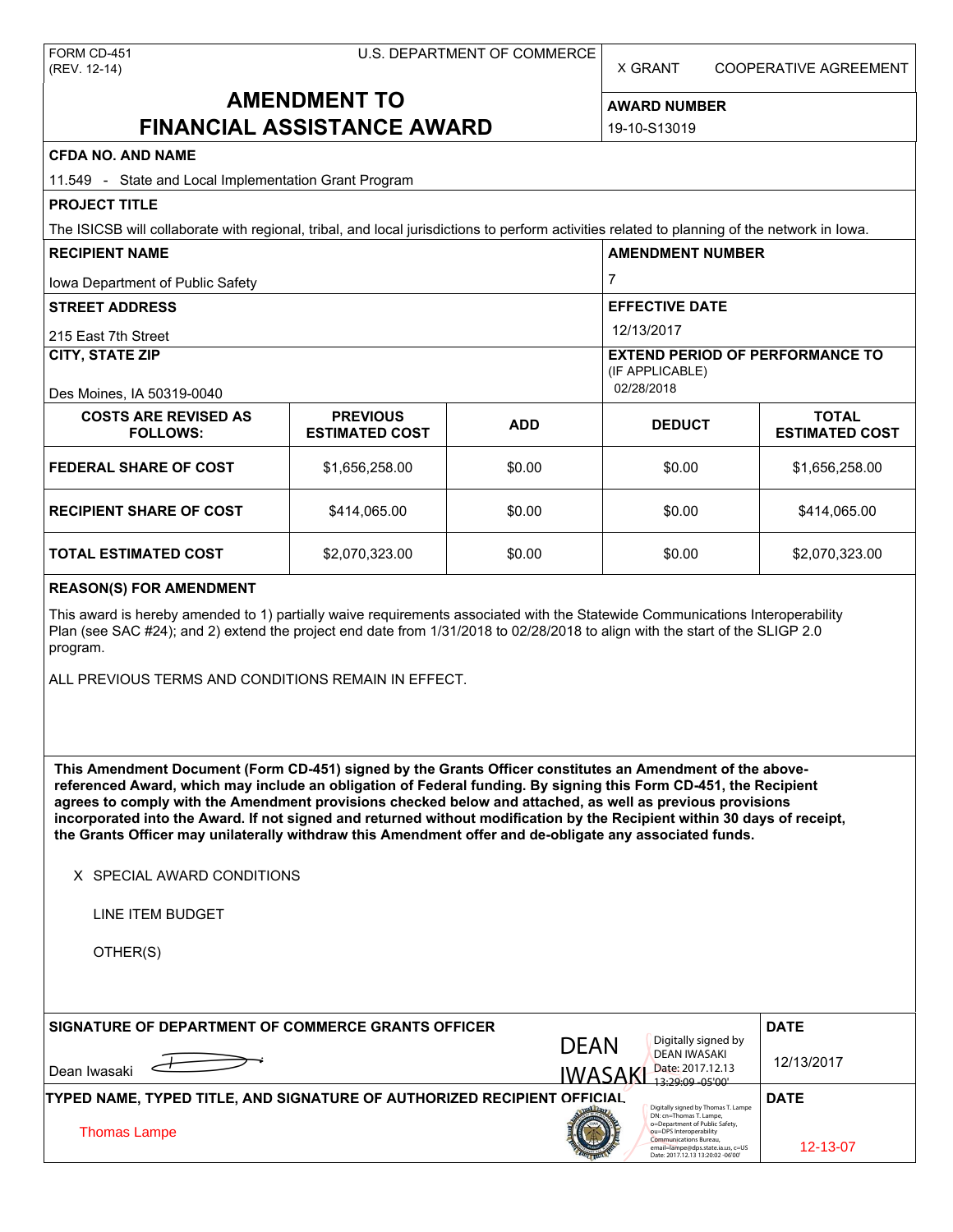Award Number: 19-10-S13019, Amendment Number 7 Federal Program Officer: Natalie Romanoff Requisition Number: S13019 Employer Identification Number: 426004563 Dun & Bradstreet No: 808349021 Recipient ID: 1124798 Requestor ID: 1124798

### **Award ACCS Information**

| <b>Bureau</b><br>Code | <b>FCFY</b> | <b>Project-Task</b> | <b>Org Code</b>        | <b>Obi Class</b> | <b>Obligation Amount</b> |
|-----------------------|-------------|---------------------|------------------------|------------------|--------------------------|
| 61                    | 2013        | 8150000-000         | 11-00-0000-00-00-00-00 | 41-19-00-00      | \$0.00                   |

### **Award Contact Information**

| <b>Contact Name</b> | <b>Contact Type</b> | Email                  | <b>Phone</b>     |
|---------------------|---------------------|------------------------|------------------|
| Tina<br>Palmer      | Administrative      | palmer@dps.state.ia.us | (515) 725 - 6182 |
| Mr. Thomas Lampe    | Technical           | lampe@dps.state.ia.us  | (515) 725 - 6113 |

Nuria Martinez<br>
100 Bureau Drive, MS 1650<br>
100 Bureau Drive, MS 1650<br>
100 Bureau Drive, MS 1650 100 Bureau Drive, MS 1650 (301) 975-6215 (301) 975-4166

### **NIST Grants Officer: NIST Grants Specialist:**

Gaithersburg, MD 20899-1650 Gaithersburg, MD 20899-1650